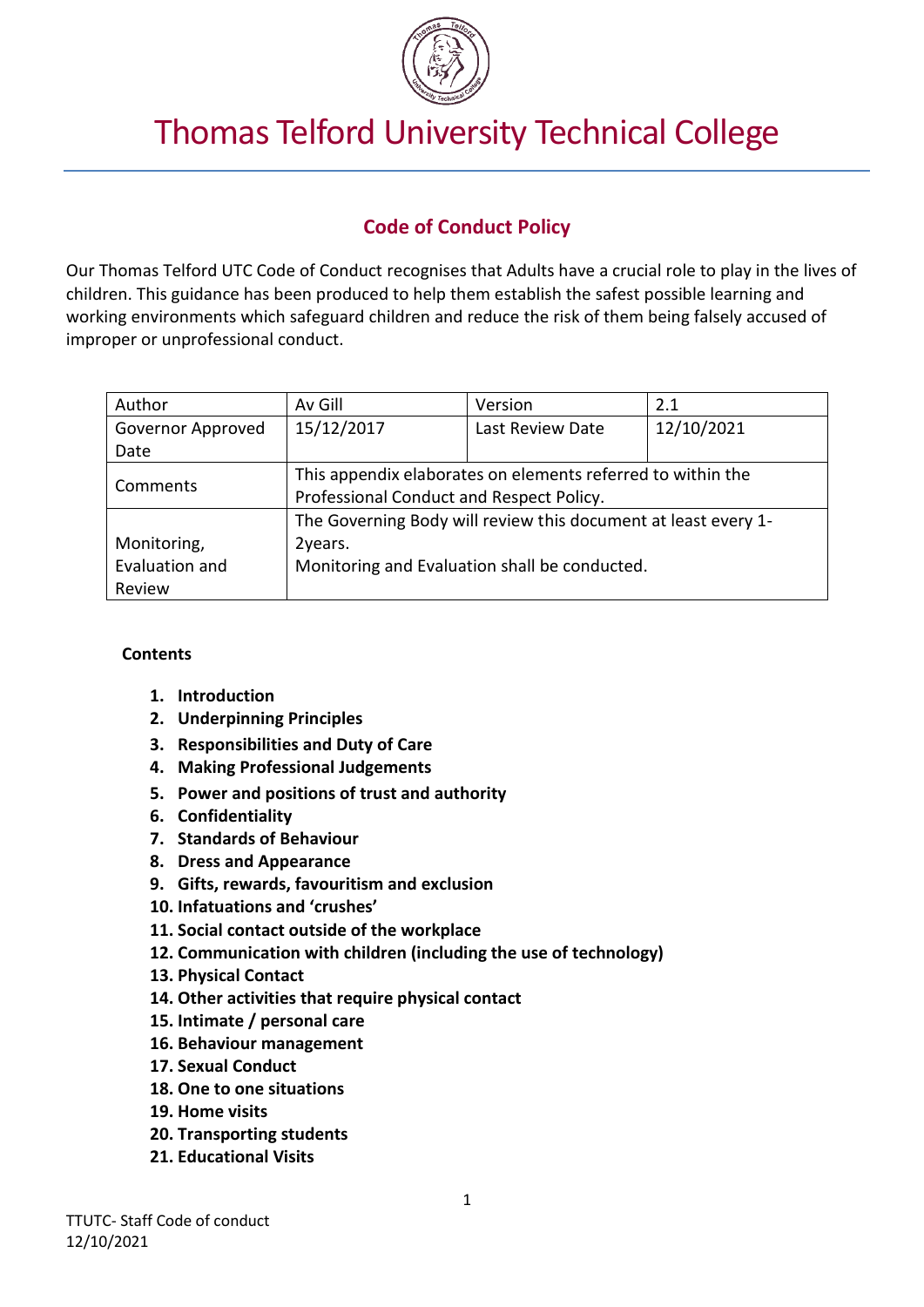- *22.* **First Aid and Medication**
- **23. Photography, videos and other images**
- **24. Exposure to inappropriate images**
- **25. Overnight supervision and examinations**
- **26. Curriculum**
- **27. Whistleblowing**
- **28. Sharing concerns and recording incidents**
- **29. IT usage**
- **30. Low Level Concerns**
- **31. DfE Guidance and other documentation**

#### **1. Introduction**

- **1.1**. The term 'allegation' means where it is alleged that a person who works with children has
	- **1.1.1**. behaved in a way that has harmed a child, or may have harmed a child;
	- **1.1.1.**possibly committed a criminal offence against or related to a child; or,
	- **1.1.2.**behaved towards a child or children in a way that indicates they may pose a risk of harm to children.
- **1.2.** Staff and adults at TTUTC should understand that their own behaviour and the manner in which they conduct themselves with their colleagues, students, parents and other stakeholders, sets an example.
- **1.3.** TTUTC expects all of its students to receive the highest possible quality of teaching and care within a positive and respectful environment.
- **1.4.** We expect all staff to demonstrate consistently high standards of personal and professional conduct at all times. All staff must have regard for the need to safeguard students' well-being in accordance with statutory requirements. All staff should treat students with dignity and build positive relationships rooted in mutual respect.
- **1.5.** All staff employed under Teacher's Terms and Conditions of Employment have a statutory obligation to adhere to the 'Teachers' Standards 2012'.
- **1.6.** This document applies to all staff members who are:
	- **1.6.1.** Employed by TTUTC, including the Principal
	- **1.6.2.** Employed in units or bases that are attached to TTUTC
	- **1.6.3.** Supply staff
	- **1.6.4.** Agency and third-party staff
	- **1.6.5.** Volunteers
- **1.7.** All staff must have proper and professional regard for the ethos, policies and practices of our school.
- **1.8.** This Code of Conduct should be read and adhered to in conjunction with the following school policies:
	- **1.8.1.** Safeguarding Policy
	- **1.8.2.** Health and Safety Policy
	- **1.8.3.** Data Protection Policy
	- **1.8.4.** Equal Opportunities Policy
	- **1.8.5.** Managing Allegations Policy
	- **1.8.6.** Whistleblowing policy
	- **1.8.7.** Sexting (youth produced sexual imagery)

#### **2. Underpinning principles**

TTUTC- Staff Code of conduct 12/10/2021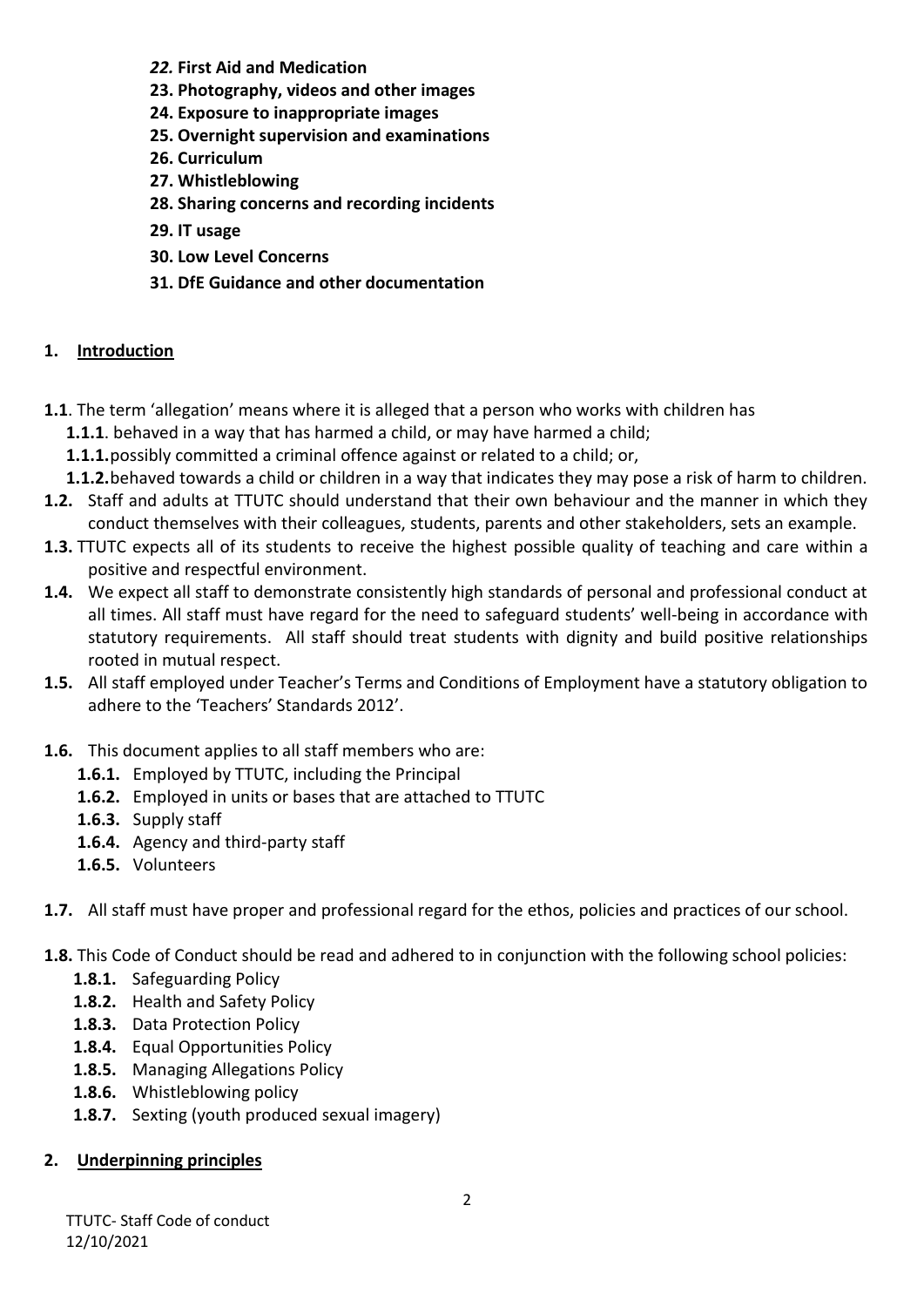- **2.1.** The welfare of the student is paramount
- **2.2.** Staff should understand their responsibilities to safeguard and promote the welfare of students
- **2.3.** Staff are responsible for their own actions and behaviour and should avoid any conduct which would lead any reasonable person to question their motivation and intentions
- **2.4.** Staff should work, and be seen to work, in an open and transparent way
- **2.5.** Staff should acknowledge that deliberately invented/malicious allegations are extremely rare and that all concerns should be reported and recorded
- **2.6.** Staff should discuss and/or take advice promptly from their line manager if they have acted in a way which may give rise to concern
- **2.7.** Staff should apply the same professional standards regardless of culture, disability, gender, language, racial origin, religious belief and sexual orientation
- **2.8.** Staff should not consume or be under the influence of alcohol or any substance, including prescribed medication, which may affect their ability to care for children
- **2.9.** Staff should be aware that breaches of the law and other professional guidelines could result in disciplinary action being taken against them, criminal action and/or other proceedings including barring by the Disclosure & Barring Service (DBS) from working in regulated activity, or for acts of serious misconduct prohibition from teaching by the National College of Teaching & Leadership (NCTL).
- **2.10.** Staff and managers should continually monitor and review practice to ensure this guidance is followed
- **2.11.** Staff should be aware of and understand their TTUTC's child protection policy, arrangements for managing allegations against staff, staff behaviour policy, whistle blowing procedure and their Local Safeguarding Children Board LSCB procedures.

#### **3. Responsibilities and duty of care**

- **3.1.** Staff should:
	- **3.1.1.**understand the responsibilities which are part of their employment or role, and be aware that sanctions will be applied if these provisions are breached
	- **3.1.2.**always act, and be seen to act, in the student's best interests
	- **3.1.3.**avoid any conduct which would lead any reasonable person to question their motivation and intentions
	- **3.1.4.**take responsibility for their own actions and behaviour
- **3.2.** The Principal will promote a culture of openness and support by:
	- **3.2.1.**ensuring that systems are in place for concerns to be raised
	- **3.2.2.**ensuring that adults are not placed in situations which render them particularly vulnerable
	- **3.2.3.**ensuring that all adults are aware of expectations, policies and procedures

#### **3.3.** Governors will:

**3.3.1.**ensure that appropriate safeguarding and child protection policies and procedures are distributed, adopted, implemented and monitored

#### **4. Making professional judgements**

**4.1.** Where no specific guidance exists staff should: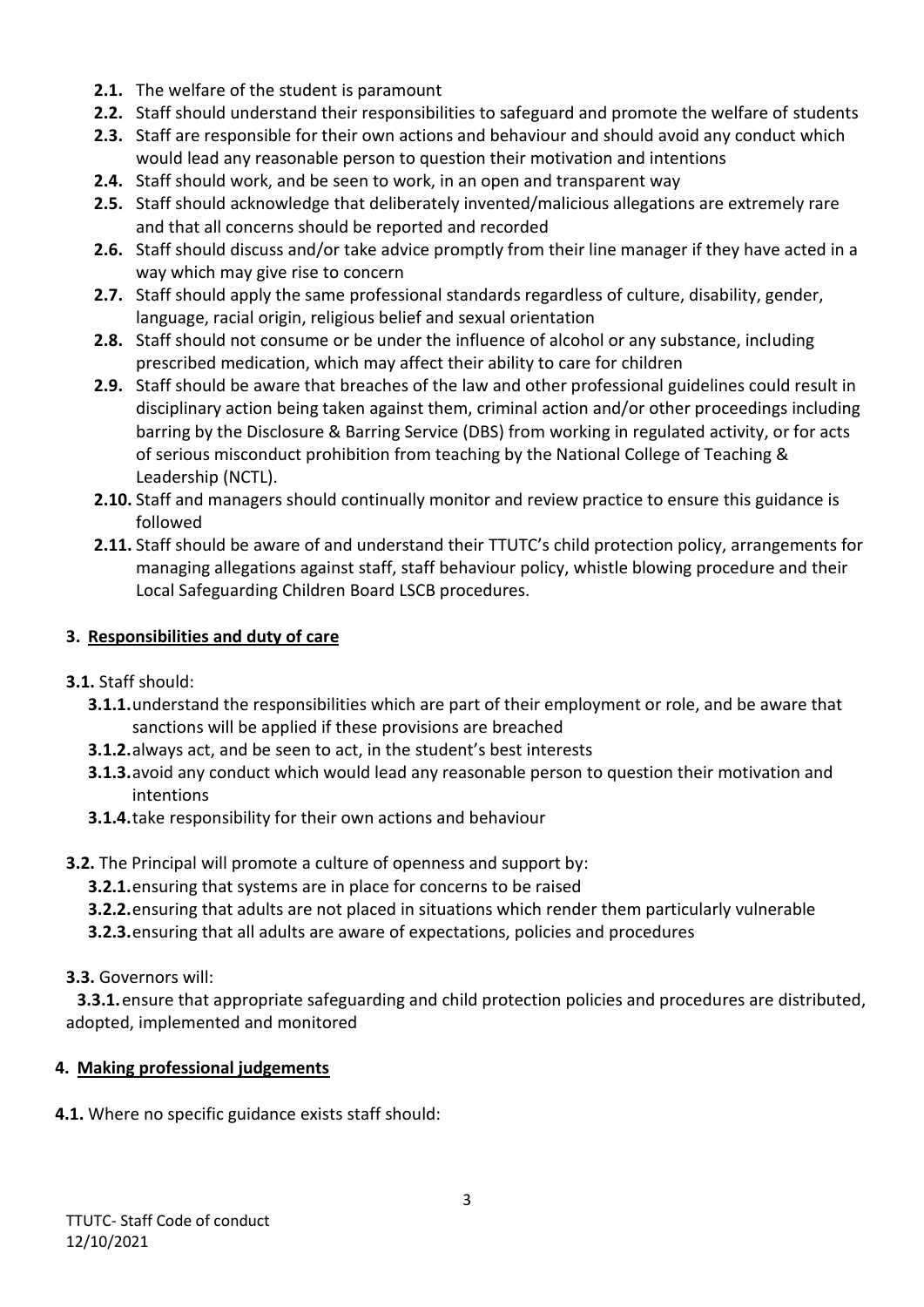- **4.1.1.**discuss the circumstances that informed their action, or their proposed action, with the school's designated safeguarding lead. This will help to ensure that the safest practices are employed and reduce the risk of actions being misinterpreted
- **4.1.2.** always discuss any misunderstanding, accidents or threats with the Principal or Designated Safeguarding Lead (Claire Gleeson)
- **4.1.3.** always record discussions and actions taken with their justifications
- **4.1.4.** record any areas of disagreement and, if necessary refer to another agency, the LA, Ofsted, NCTL or other Regulatory Body

#### **5. Power and positions of trust and authority**

- **5.1.** Staff should not:
	- **5.1.1.**use their position to gain access to information for their own advantage and/or a student's or family's detriment
	- **5.1.2.**use their power to intimidate, threaten, coerce or undermine students
	- **5.1.3.**use their status and standing to form or promote relationships with students which are of a sexual nature, or which may become so.

## **6. Confidentiality**

- **6.1.** Staff:
	- **6.1.1.** need to know the name of the Designated Safeguarding Lead (DSL Claire Gleeson) and the Deputy Designated Safeguarding Lead (DDSL – Philippa Shaw and Simon Maxfield) and be familiar with the TTUTC's and Wolverhampton Safeguarding Child's Board WSCB child protection procedures and guidance
	- **6.1.2.** are expected to treat information they receive about students and families in a discreet and confidential manner
	- **6.1.3.** should seek advice from a senior member of staff or Designated Safeguarding Lead (Claire Gleeson) if they are in any doubt about sharing information they hold or which has been requested of them
	- **6.1.4.** need to be clear about when information can/ must be shared and in what circumstances
	- **6.1.5.** need to know the procedures for responding to allegations against staff and to whom any concerns or allegations should be reported
	- **6.1.6.** need to ensure that where personal information is recorded using modern technologies that systems and devices are kept secure

## **7. Standards of Behaviour**

## **7.1.** Staff should not:

- **7.1.1.** behave in a manner which would lead any reasonable person to question their suitability to work with children or to act as an appropriate role model
- **7.1.2.** make, or encourage others to make sexual remarks to, or about, a student
- **7.1.3.** use inappropriate language to or in the presence of students
- **7.1.4.** discuss their personal or sexual relationships with or in the presence of students
- **7.1.5.** make (or encourage others to make) unprofessional personal comments which scapegoat, demean or humiliate, or might be interpreted as such
- **7.2.** Staff should: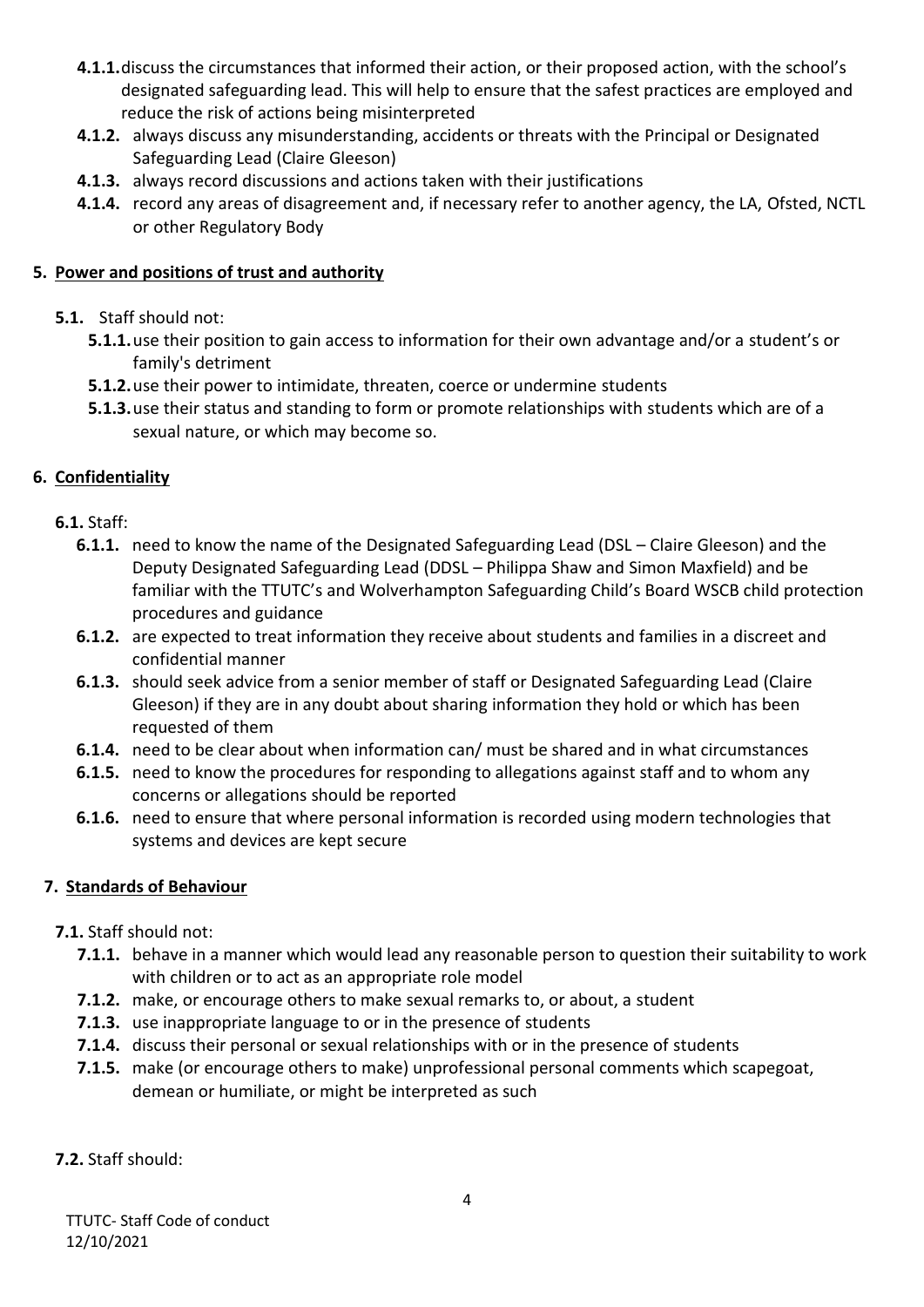- **7.2.1.** be aware that behaviour by themselves, those with whom they share a household, or others in their personal lives, may impact on their work with children
	- **7.2.2.** understand that a person who provides Early Years education or Childcare may be disqualified because of their "association" with a person living or employed in the same household who is disqualified.

#### **8. Dress and Appearance**

- **8.1.** Staff should wear clothing which:
	- **8.1.1.** promotes a positive and professional image, wearing either a suit or smart separates. All staff are required to wear a jacket in communal areas.
	- **8.1.2.** is appropriate to their role
	- **8.1.3.** is not likely to be viewed as offensive, revealing, or sexually provocative
	- **8.1.4.** does not distract, cause embarrassment or give rise to misunderstanding
	- **8.1.5.** is absent of any political or otherwise contentious slogans
	- **8.1.6.** is not considered to be discriminatory
	- **8.1.7.** is compliant with professional standards
	- **8.1.8.** tattoos should be covered and not visible
	- **8.1.9.** facial piercings should not be worn

#### **9. Gifts, rewards, favouritism and exclusion**

- **9.1.** Staff should:
	- **9.1.1.** be aware of and understand their organisation's relevant policies, e.g. rewarding positive behaviour
	- **9.1.2.** ensure that gifts received or given in situations which may be misconstrued are declared and recorded
	- **9.1.3.** only give gifts to a student as part of an agreed reward system
	- **9.1.4.** where giving gifts other than as above, ensure that these are of insignificant value and given to all students equally
	- **9.1.5.** ensure that all selection processes of students are fair and these are undertaken and agreed by more than one member of staff
	- **9.1.6.** ensure that they do not behave in a manner which is either favourable or unfavourable to individual students

## **10. Infatuations and 'crushes'**

#### **10.1.** Staff should:

- **10.1.1.**report any indications (verbal, written or physical) that suggest a student may be infatuated with a member of staff
- **10.1.2.** always maintain professional boundaries
- **10.2.** Senior managers should:

**10.2.1.**put action plans in place where concerns are brought to their attention

## **11. Social contact outside of the workplace**

## **11.1.** Staff should: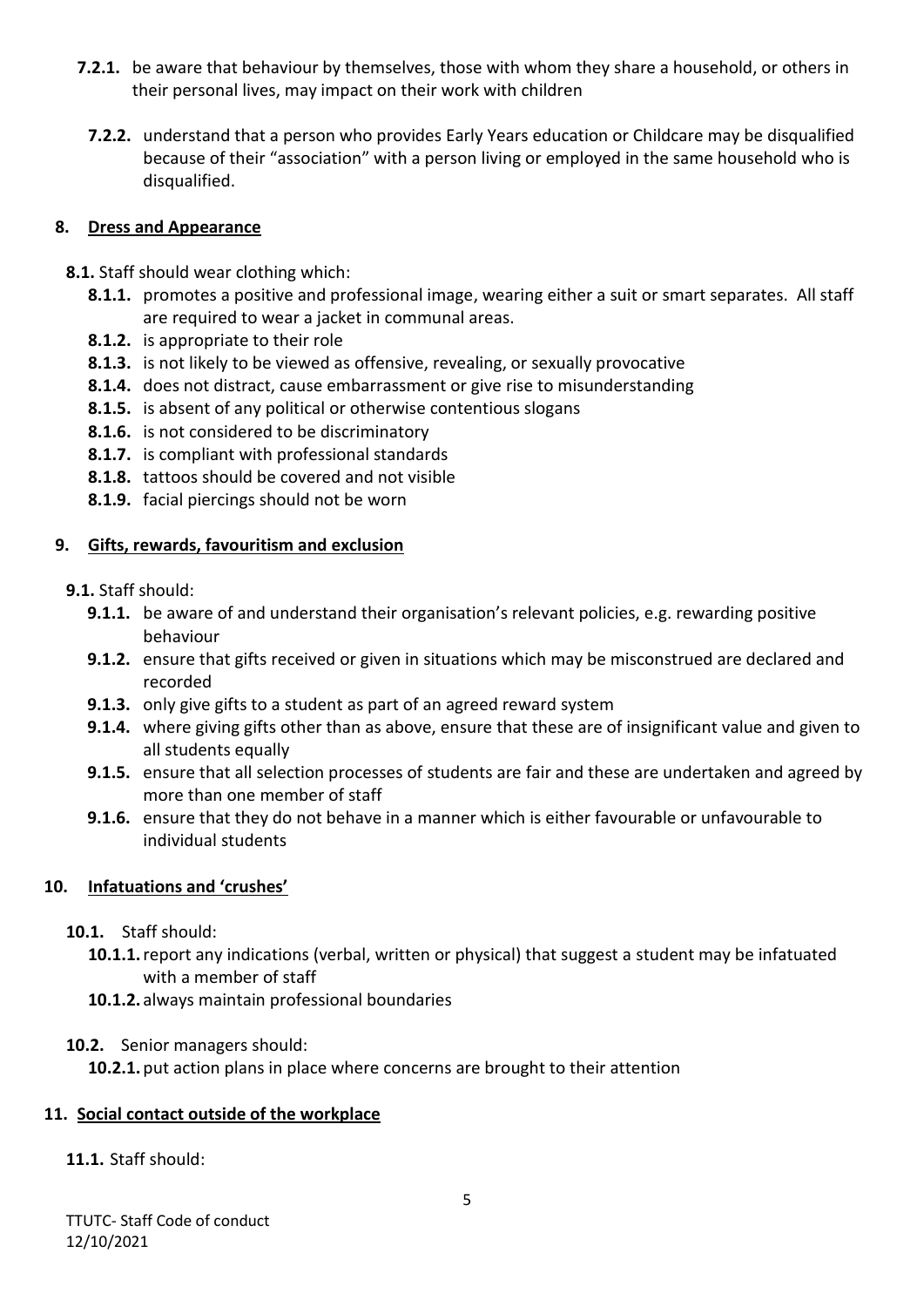- **11.1.1.** always gain approval for any planned social contact with students or parents from senior managers, for example when it is part of a reward scheme
- **11.1.2.** advise senior management of any regular social contact they have with a student which could give rise to concern
- **11.1.3.**refrain from sending personal communication to students or parents unless agreed with senior managers
- **11.1.4.** inform senior management of any relationship with a parent where this extends beyond the usual parent/professional relationship
- **11.1.5.**inform senior management of any requests or arrangements where parents wish to use their services outside of the UTC e.g. babysitting, tutoring.

## **12. Communication with children (including the use of technology)**

## **12.1.** Staff should:

- **12.1.1.** not seek to communicate/make contact or respond to contact with students outside of the purposes of their work
- **12.1.2.** not give out their personal details
- **12.1.3.** use only equipment and Internet services provided by the UTC
- **12.1.4.** follow the UTC's Acceptable Use policy
- **12.1.5.** ensure that their use of technologies could not bring their employer into disrepute

## **13. Physical Contact**

- **13.1.** Staff should:
	- **13.1.1.** be aware that even well-intentioned physical contact may be misconstrued by the student, an observer or any person to whom this action is described
	- **13.1.2.** never touch a student in a way which may be considered indecent
	- **13.1.3.** always be prepared to explain actions and accept that all physical contact be open to scrutiny
	- **13.1.4.** never indulge in horseplay or fun fights
	- **13.1.5.** always allow/encourage students, where able, to undertake self-care tasks independently
	- **13.1.6.** ensure the way they offer comfort to a distressed student is age appropriate
	- **13.1.7.** always tell a colleague when and how they offered comfort to a distressed student
	- **13.1.8.** establish the preferences of students
	- **13.1.9.** consider alternatives, where it is anticipated that a student might misinterpret or be uncomfortable with physical contact
	- **13.1.10.** always explain to the student the reason why contact is necessary and what form that contact will take
	- **13.1.11.** report and record situations which may give rise to concern
	- **13.1.12.** be aware of cultural or religious views about touching and be sensitive to issues of gender
- **13.2.** TTUTC will:
	- **13.2.1.** ensure they have a system in place for recording incidents and the means by which information about incidents and outcomes can be easily accessed by senior management
	- **13.2.2.** provide staff, on a 'need to know' basis, with relevant information about vulnerable children in their care

## **14. Other activities that require physical contact**

## **14.1.** Staff should: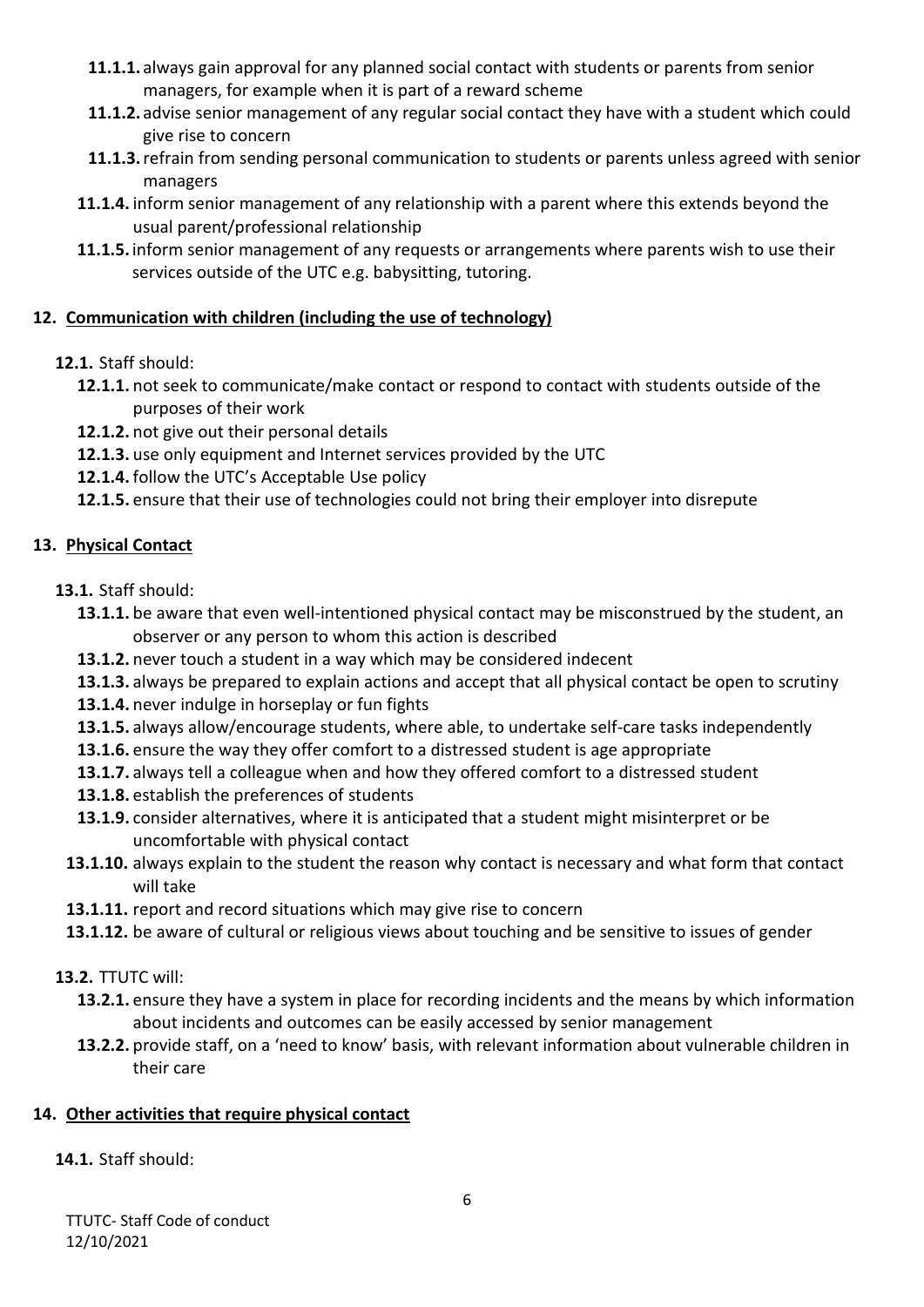- **14.1.1.** treat students with dignity and respect and avoid contact with intimate parts of the body
- **14.1.2.** always explain to a student the reason why contact is necessary and what form that contact will take
- **14.1.3.**seek consent of parents where a student is unable to give this e.g. because of a disability
- **14.1.4.** consider alternatives, where it is anticipated that a student might misinterpret any such contact
- **14.1.5.** be familiar with and follow recommended guidance and protocols
- **14.1.6.** conduct activities where they can be seen by others
- **14.1.7.** be aware of gender, cultural and religious issues that may need to be considered prior to initiating physical contact

## **14.2.** TTUTC:

- **14.2.1.** has in place up to date guidance and protocols on appropriate physical contact, that promote safe practice and include clear expectations of behaviour and conduct (TTUTC Safeguarding policy)
- **14.2.2.** ensures that staff are made aware of this guidance and that it is continually promoted through safeguarding training

## **15. Intimate / personal care**

## **15.1.** TTUTC will:

- **15.1.1.** ensure that written care plans are put in place for any student who could be expected to require intimate care
- **15.1.2.** ensure that students are actively consulted about their own care plan

## **15.2.** Staff should:

- **15.2.1.** adhere to their organisation's intimate and personal care policy
- **15.2.2.** make other staff aware of the task being undertaken
- **15.2.3.** always explain to the student what is happening before a care procedure begins
- **15.2.4.** consult with colleagues where any variation from agreed procedure/care plan is necessary
- **15.2.5.**record the justification for any variations to the agreed procedure/care plan and share this information with the student and their parents/carers
- **15.2.6.** avoid any visually intrusive behaviour
- **15.2.7.** where there are changing rooms announce their intention of entering
- **15.2.8.** always consider the supervision needs of the students and only remain in the room where their needs require this

## **15.3.** Staff should not:

- **15.3.1.** change or toilet in the presence or sight of students
- **15.3.2.**shower with students
- **15.3.3.** assist with intimate or personal care tasks which the student is able to undertake independently.

## **16. Behaviour management**

## **16.1.** Staff should:

- **16.1.1.** not use force as a form of punishment
- **16.1.2.** try to defuse situations before they escalate e.g. by distraction
- **16.1.3.** keep parents informed of any sanctions or behaviour management techniques used
- **16.1.4.** be mindful of and sensitive to factors both inside and outside of the school or setting which may impact on a student's behaviour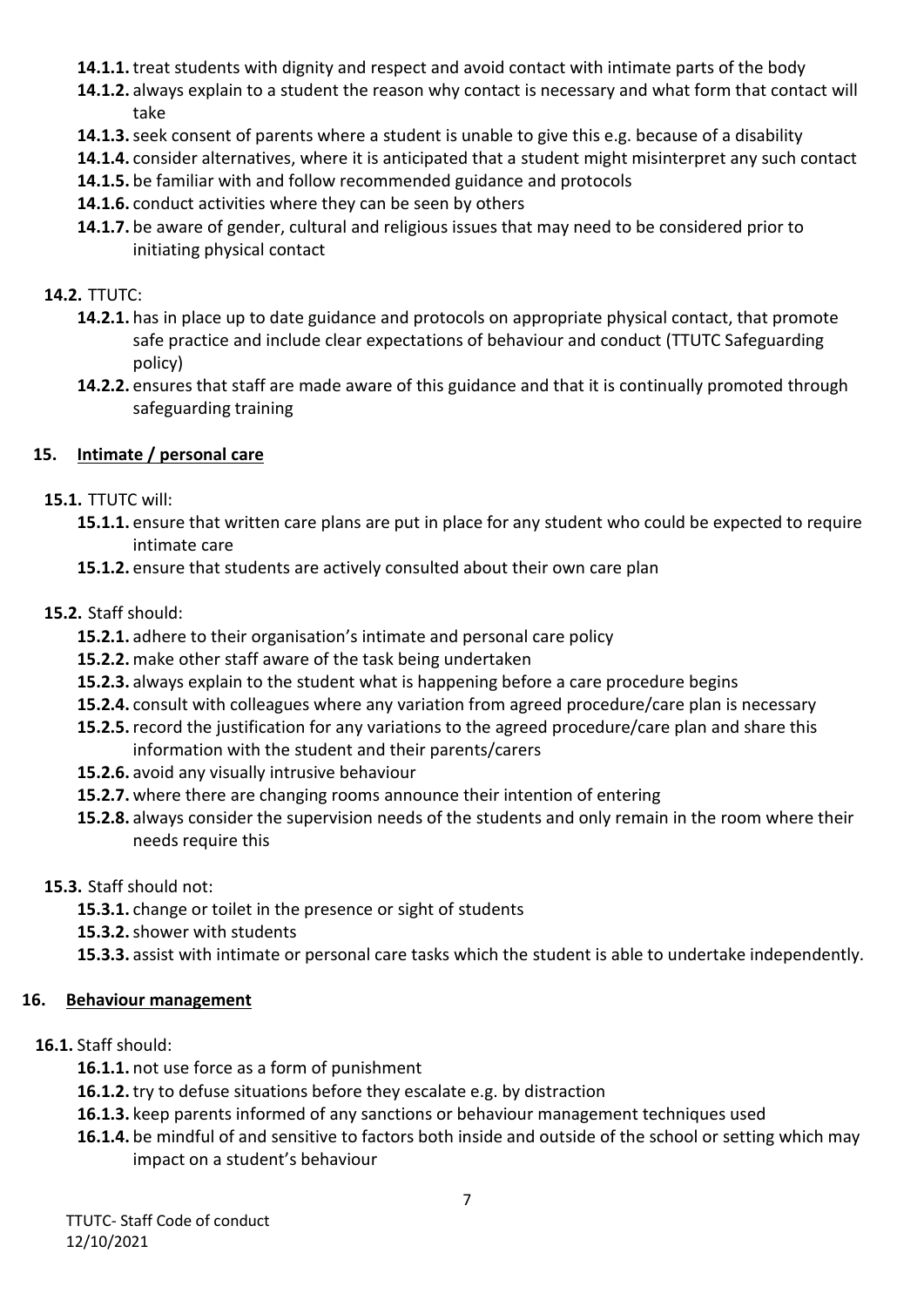- **16.1.5.** follow the TTUTC's behaviour management policy
- **16.1.6.** behave as a role model
- **16.1.7.** avoid shouting at children other than as a warning in an emergency/safety situation
- **16.1.8.**refer to national and local policy and guidance regarding Restrictive Physical Intervention (RPI)
- **16.1.9.** be aware of the legislation and potential risks associated with the use of isolation and seclusion comply with legislation and guidance in relation to human rights and restriction of liberty.

## **17. Sexual Conduct**

## **17.1.** Staff should:

- **17.1.1.** not have any form of sexual contact with a student from the school or setting
- **17.1.2.** avoid any form of touch or comment which is, or may be considered to be, indecent
- **17.1.3.** avoid any form of communication with a student which could be interpreted as sexually suggestive, provocative or give rise to speculation e.g. verbal comments, letters, notes, by email or on social media, phone calls, texts, physical contact
- **17.1.4.** not make sexual remarks to or about a student
- **17.1.5.** not discuss sexual matters with or in the presence of students other than within agreed curriculum content or as part of their recognised job role

## **18. One to one situations**

- **18.1.** Staff should:
	- **18.1.1.** ensure that wherever possible there is visual access and/or an open door in a one to one situation
	- **18.1.2.** avoid use of 'engaged' or equivalent signs wherever possible. Such signs may create an opportunity for secrecy or the interpretation of secrecy
	- **18.1.3.** always report any situation where a student becomes distressed or angry
	- **18.1.4.** consider the needs and circumstances of the student involved

## **19. Home visits**

- **19.1.** Staff should:
	- **19.1.1.** agree the purpose for any home visit with their manager
	- **19.1.2.** adhere to agreed risk management strategies
	- **19.1.3.** avoid unannounced visits wherever possible
	- **19.1.4.** ensure there is visual access and/or an open door in one to one situations
	- **19.1.5.** always make detailed records including times of arrival and departure
	- **19.1.6.** ensure any behaviour or situation which gives rise to concern is discussed with their manager

## **19.2.** TTUTC will:

- **19.2.1.** ensure that they have home visit and lone-working policies which all adults are made aware of. These should include arrangements for risk assessment and management
- **19.2.2.** ensure that all visits are justified and recorded
- **19.2.3.** ensure that staff are not exposed to unacceptable risk
- **19.2.4.** make clear to staff that, other than in an emergency, they should not enter a home if the parent/carer is absent
- **19.2.5.** ensure that staff have access to a mobile telephone and an emergency contact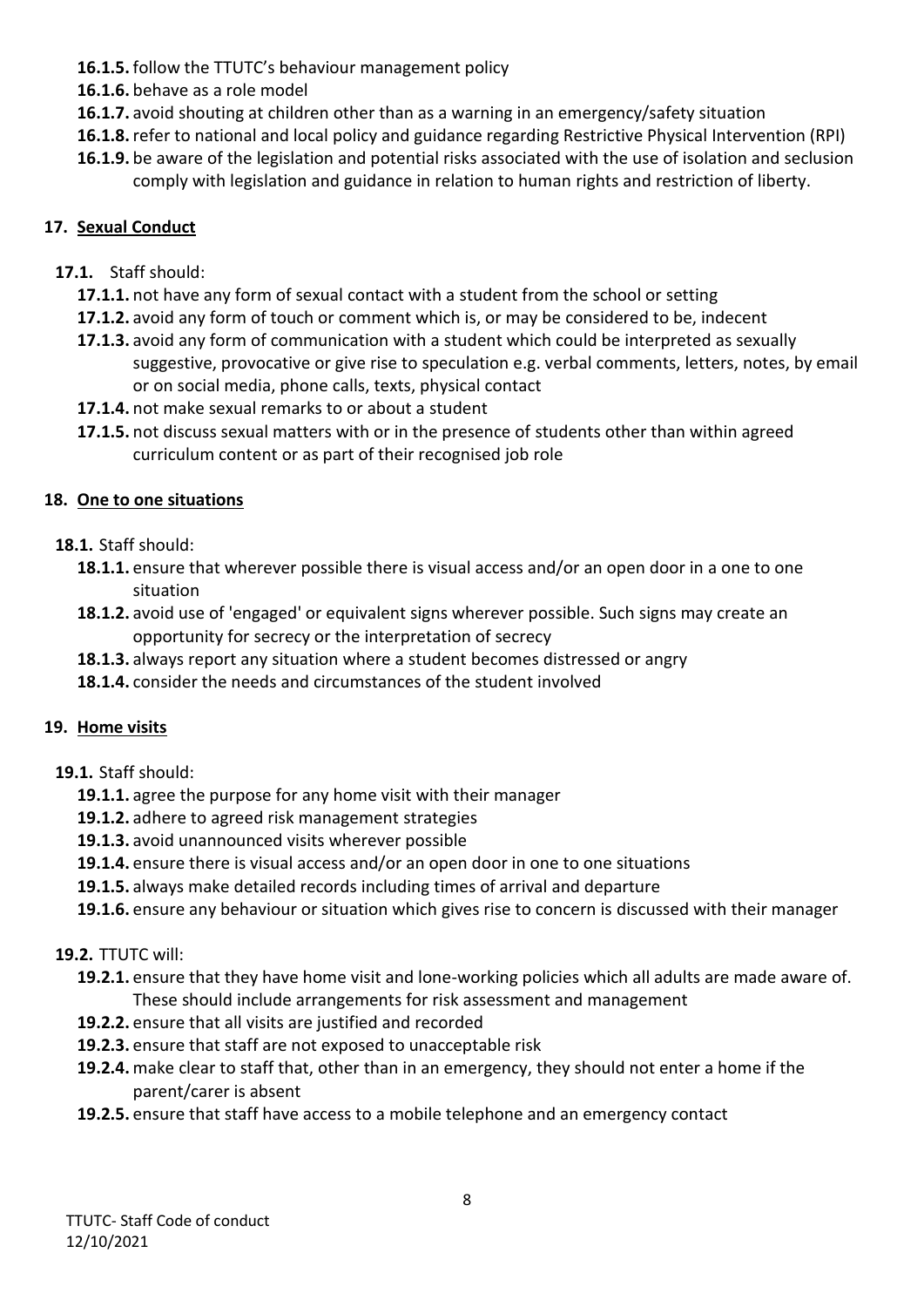#### **20. Transporting students**

#### **20.1.** Staff should:

- **20.1.1.** plan and agree arrangements with all parties in advance
- **20.1.2.**respond sensitively and flexibly where any concerns arise
- **20.1.3.** consider any specific or additional needs of the student
- **20.1.4.** have an appropriate licence/permit for the vehicle
- **20.1.5.** ensure they are fit to drive and free from any drugs, alcohol or medicine which is likely to impair judgement and/ or ability to drive
- **20.1.6.** ensure that if they need to be alone with a student this is for the minimum time
- **20.1.7.** be aware that the safety and welfare of the student is their responsibility until this is safely passed over to a parent/carer
- **20.1.8.**report the nature of the journey, the route and expected time of arrival in accordance with agreed procedures
- **20.1.9.** ensure that their behaviour and all arrangements ensure vehicle, passenger and driver safety. This includes having proper and appropriate insurance for the type of vehicle being driven
- **20.1.10.** ensure that any impromptu or emergency arrangements of lifts are recorded and can be justified
- **20.1.11.** refer to Local and National guidance for Educational Visits

#### **21. Educational Visits**

- **21.1.** Staff should:
	- **21.1.1.** adhere to their organisation's educational visits guidance
	- **21.1.2.** always have another adult present on visits, unless otherwise agreed with senior staff
	- **21.1.3.** undertake risk assessments
	- **21.1.4.** have parental consent to the activity
	- **21.1.5.** ensure that their behaviour remains professional at all times
	- **21.1.6.** never share beds with a child/student
	- **21.1.7.** never share bedrooms unless it involves a dormitory situation and the arrangements have been previously discussed with the Principal, parents and students
	- **21.1.8.**refer to local and national guidance for Educational visits, including exchange visits (both to the UK and abroad)

## *22.* **First Aid and Medication**

#### **22.1.** TTUTC will:

- **22.1.1.** ensure there are trained and named individuals to undertake first aid responsibilities, including paediatric first aid if relevant
- **22.1.2.** ensure training is regularly monitored and updated
- **22.1.3.**refer to local and national First Aid guidance and guidance on meeting the needs of children with medical conditions that adults should:
- **22.1.4.** adhere to the school or setting's health and safety and supporting students with medical conditions policies
- **22.1.5.** make other staff aware of the task being undertaken
- **22.1.6.** have regard to students' individual healthcare plans
- **22.1.7.** always ensure that an appropriate health/risk assessment is undertaken prior to undertaking certain activities
- **22.1.8.** explain to the student what is happening.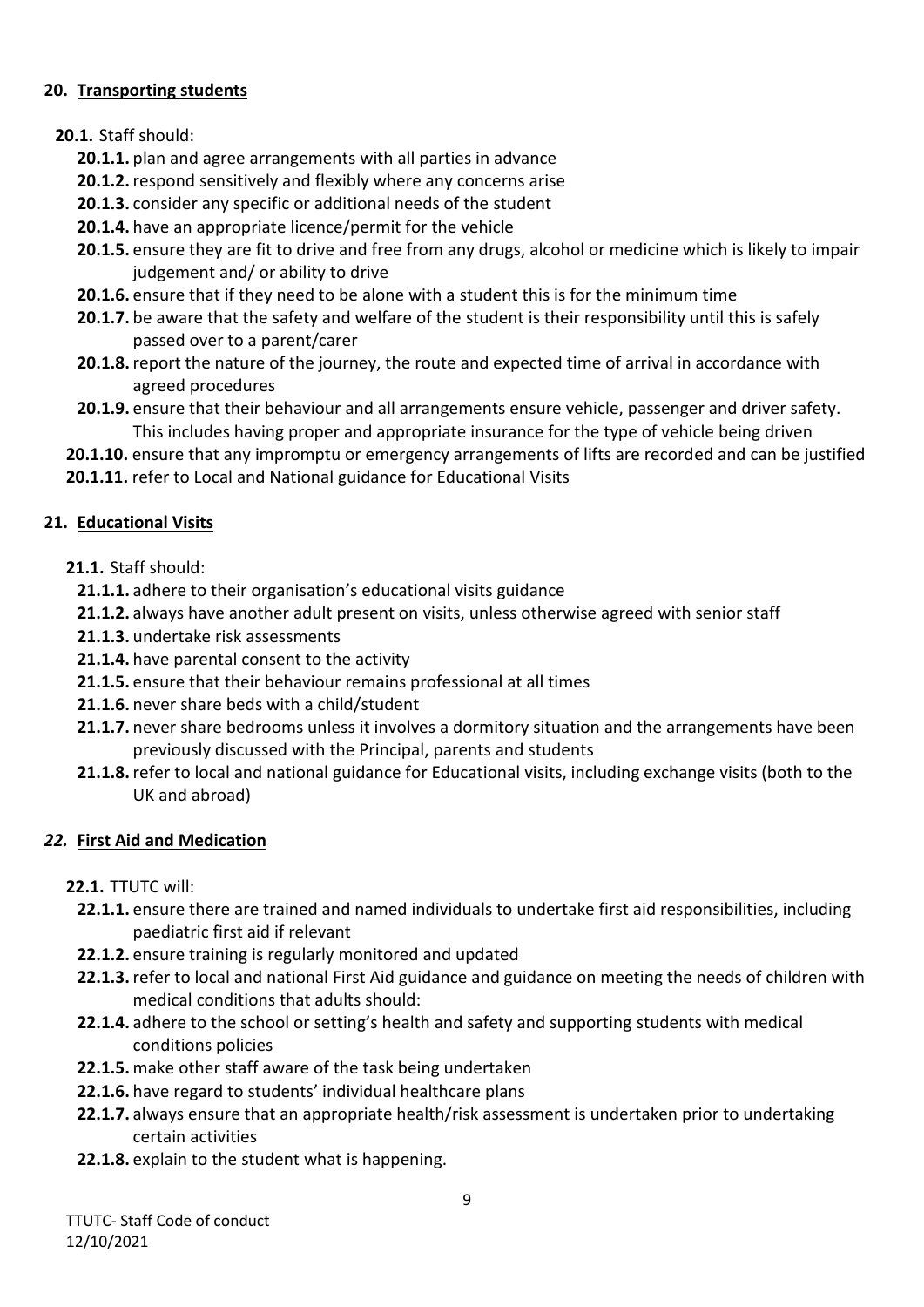- **22.1.9.** always act and be seen to act in the student's best interest
- **22.1.10.** make a record of all medications administered
- **22.1.11.** ensure staff do not work with students whilst taking medication unless medical advice confirms that they are able to do so

#### **23. Photography, videos and other images**

- **23.1.** Staff should:
	- **23.1.1.** adhere to the TTUTC policy
	- **23.1.2.**should only use UTC equipment
	- **23.1.3.** only publish images of students where they and their parent/carer have given explicit written consent to do so
	- **23.1.4.** only take images where the student is happy for them to do so
	- **23.1.5.** only retain images when there is a clear and agreed purpose for doing so
	- **23.1.6.**store images in an appropriate secure place in the school or setting
	- **23.1.7.** ensure that a senior member of staff is aware that the photography/image equipment is being used and for what purpose
	- **23.1.8.** be able to justify images of students in their possession
	- **23.1.9.** avoid making images in one to one situations

#### **23.2.** Staff should not:

- **23.2.1.** take images of students for their personal use
- **23.2.2.** display or distribute images of students unless they are sure that they have parental consent to do so (and, where appropriate, consent from the child)
- **23.2.3.** take images of children using personal equipment
- **23.2.4.** take images of children in a state of undress or semi-undress
- **23.2.5.** take images of children which could be considered as indecent or sexual
- **23.2.6.** use personal mobile phones, cameras, and laptops take photo's/videos of students

#### **24. Exposure to inappropriate images**

**24.1.** Staff should:

**24.1.1.** abide by the TTUTC acceptable use and e-safety policies

- **24.1.2.** abide by the TTUTC Sexting (youth produced sexual imagery) policy guidelines
- **24.1.3.** ensure that children cannot be exposed to indecent or inappropriate images
- **24.1.4.** ensure that any films or material shown to children are age appropriate

#### **25. Overnight supervision and examinations**

#### **25.1.** TTUTC will:

**25.1.1.** ensure that all arrangements reflect a duty of care towards students and staff

- **25.2.** Where staff do supervise candidates overnight:
	- **25.2.1.** a full health and safety risk assessment should have been undertaken
	- **25.2.2.** all members of the household should have had appropriate vetting including, where eligible, DBS and barred list checks
	- **25.2.3.** all arrangements should be made in partnership and agreement with the student and parents/carers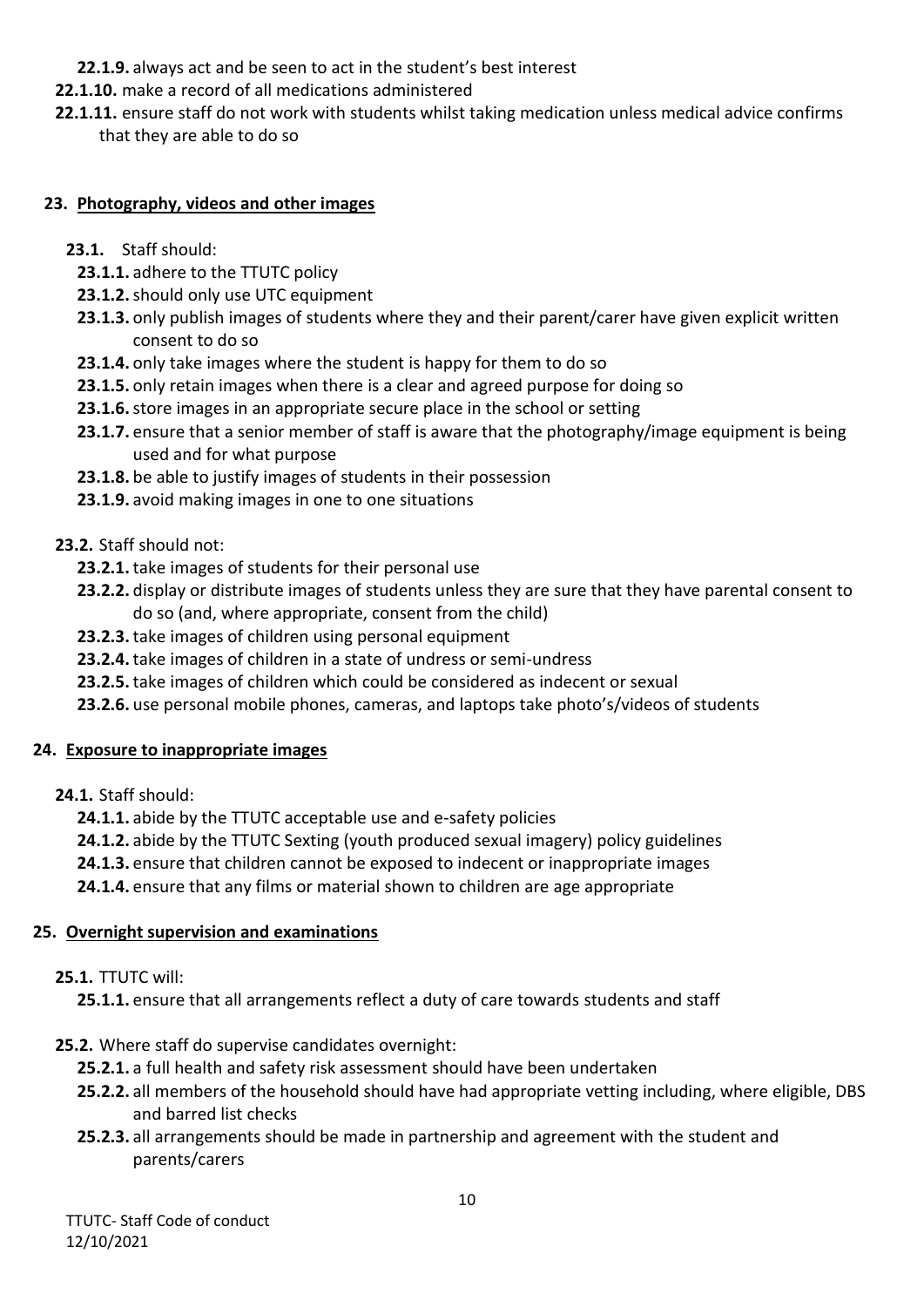- **25.2.4.** arrangements involving one to one supervision should be avoided wherever possible.
- **25.2.5.** as much choice, flexibility and contact with 'the outside world', should be incorporated into any arrangement so far as is consistent with appropriate supervision
- **25.2.6.** whenever possible, independent oversight of arrangements should be made
- **25.2.7.** any situation which gives rise to complaint, disagreement or misunderstanding should be reported
- **25.2.8.**staff should have regard to any local and national guidance

#### **26. Curriculum**

#### **26.1.** Staff should:

- **26.1.1.** have planned lesson work appropriately
- **26.1.2.** take care when encouraging students to use self-expression, not to overstep personal and professional boundaries
- **26.1.3.** be able to justify all curriculum materials and relate these to clearly identifiable lessons plans.

## **26.2.** Staff should not:

- **26.2.1.** enter into or encourage inappropriate discussions which may offend or harm others
- **26.2.2.** undermine fundamental British values
- **26.2.3.** express any prejudicial views
- **26.2.4.** attempt to influence or impose their personal values, attitudes or beliefs on students

## **27. Whistleblowing**

#### **27.1.** TTUTC:

- **27.1.1.** has a whistleblowing policy in place which is known to all
- **27.1.2.** Ensures staff are familiar with the NSPCC Whistleblowing helpline
- **27.1.3.** provides, as part of their safeguarding and child protection policy, clear procedures for dealing with allegations against persons working in or on behalf of the school or setting

## **27.2.** Staff should:

- **27.3.** report any behaviour by colleagues that raises concern
- **27.4.** report allegations against staff and volunteers following the school's policy and procedures for managing allegations

## **28. Sharing concerns and recording incidents**

## **28.1.** Staff should:

- **28.1.1.** be familiar with their TTUTC's arrangements for reporting and recording concerns and allegations
- **28.1.2.** know how to contact the LA Designated Officer (email:lado@wolverhampton.gov.uk, tel: 01902 550477)
- **28.1.3.** take responsibility for reporting any incident, and passing on that information where they have concerns about any matter pertaining to the welfare of an individual in the school or setting

## **28.2.** TTUTC:

**28.2.1.** has an effective, confidential system for recording and managing concerns raised by any individual regarding adults' conduct and any allegations against staff and volunteers